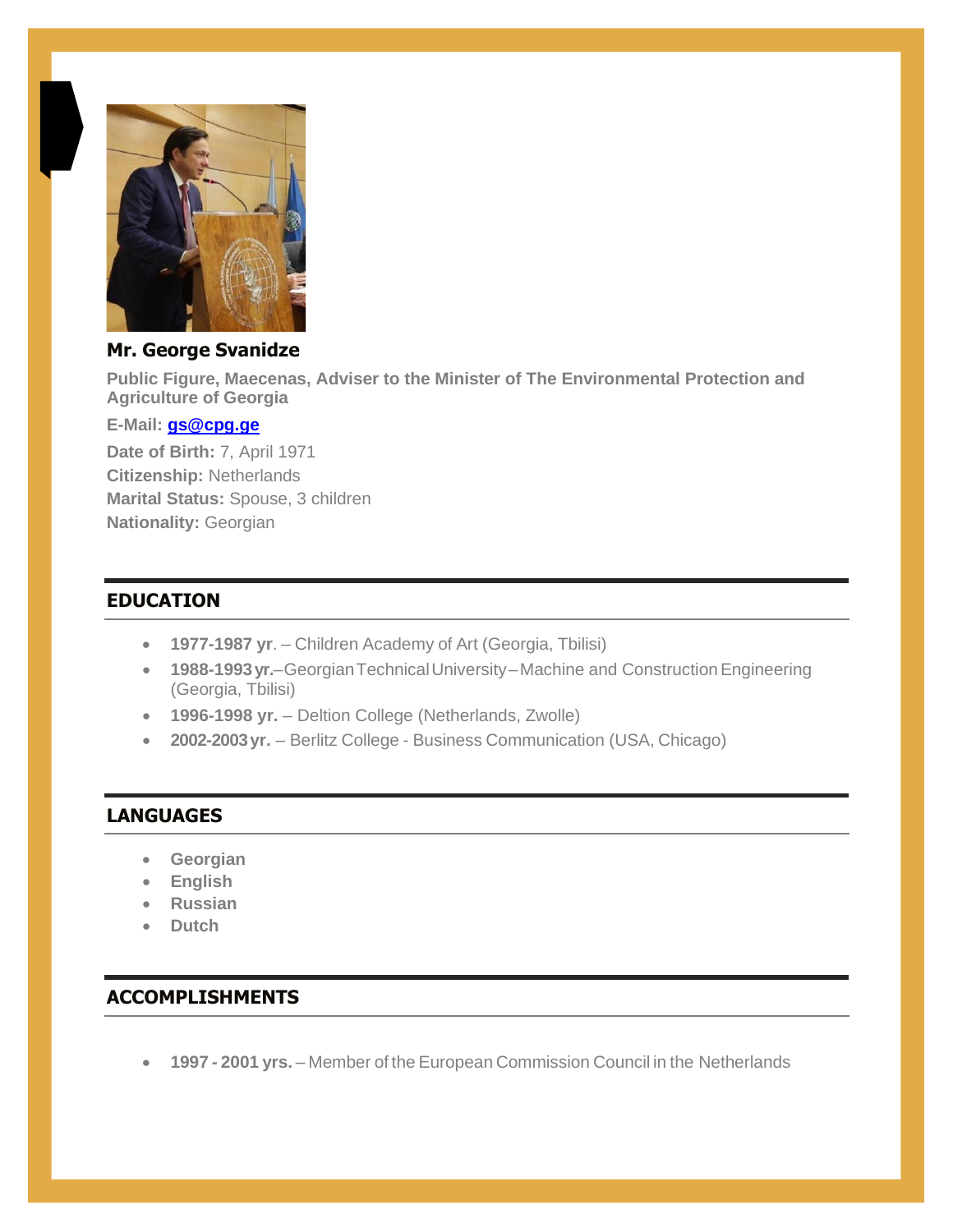- **1998 yr.** Opened Georgian "Sunday School" in Netherlands
- **1999 - 2005 yrs.** Chairman of Georgian Community Association in the Netherlands
- **2007- 2012 yrs.**  Representative of Georgian Chamber of Commerce and Industryto the Benelux Countries; (Netherlands, Belgium, Luxembourg)
- **2014 – 2017 yrs**. Advisor of the State Minister of Diaspora and Government ofGeorgia
- **2014 yr.** Founder and President of Diaspora Business Association
- **2015 yr.** The Advisor of the Ministry of Diaspora
- **2015 yr.** Chairman of the Patriarch's Foundation "Make Georgia Green"
- **2018 yr.** Chairman of the Olive Producer's Association of Georgia
- **2019 yr.** Member of the Business Council of Georgian Chamber of Commerce and Industry (GCCI)
- **2019 yr.** President of Georgia-Saudi Business Council
- **2019 yr.** Adviser to the Minister of Environmental Protection and Agriculture of Georgia
- **2019 yr.** Supported Georgian Integration in International Olive Council (IOC)
- **2020 yr.** President of the International Olive Council (IOC)

#### **EXPERIENCE**

- **1999 - 2005 yrs. "Future Step"**; Co-Founder of LogisticCompany
- **1998 - 2005 yrs. "Euro Center"**; Developing Real Estate Projects in Georgia, Kazakhstan, Cyprus and the Netherlands
- **2000- Present "Tika Tours"**; Investment Adviser of TourismCompany
- **2005 –** Sold business in Europe and returned to Georgia;
- **2005** After returning to Georgia his investment portfolio includes four main sectors: Real Estate / Development, Retail, Tourism and Argo-Sector.
- **2005 "EURO BUILDING"**; Real Estate Development Company. The companyhas been awarded the "Best Development and Implementer Company Award", that has brought an innovative technology for Georgia
- **2007-2012 yrs.** Representative of Georgian Chamber of Commerce and Industry to the Benelux Countries; (Netherlands, Belgium, Luxembourg)
- **2007** yr. Established Capital Partners of Georgia (CPG); Head of fund, that has brought investments in Georgia. Among them: FirstGeorgianOlivewas broughttoGeorgiaand has beenmarkedasan Olive Producer Country
- **2007 present**  King's Garden
- **2008 present**  "GeorgianSpa"
- **2009 yr.** Founder of "GeorgianOlive"
- **2009 yr.** Establisher of "Geolive"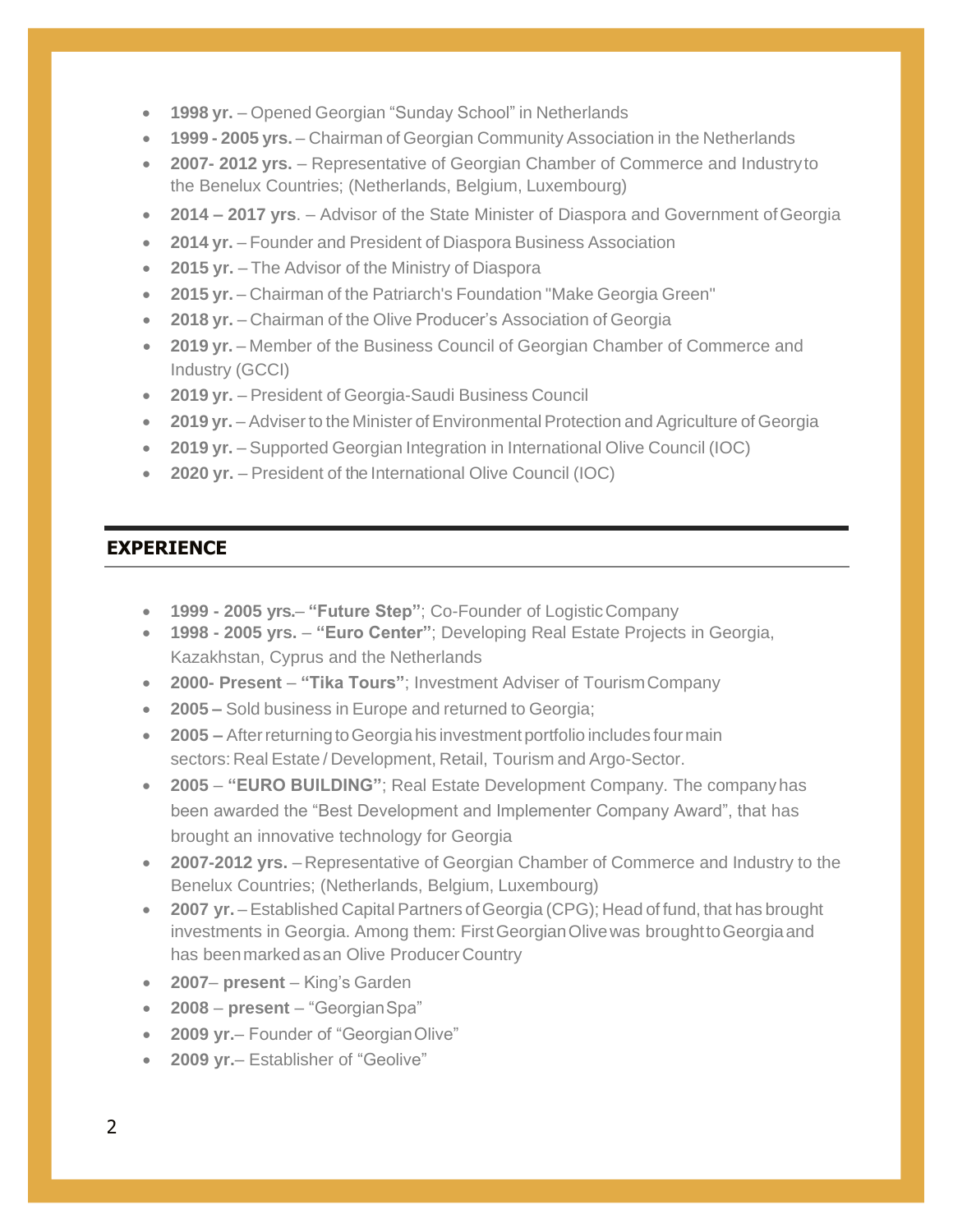- **2010- present**  Golf Land (DyonisesG.S.)
- **2010- present**  Vice President and Financial Fund President of Georgian National Karate Federation
- **2016 yr.** Opened the "Isani Shopping Mall" (Carrefour)
- **2016 yr.** Owner of Family Business of "Chateau Svanidze 1877"
- **2016 yr.**  "OlamCaucasus"
- **2019 yr.** Le Champs Modernes

### **AWARDS AND ACKNOWLEDGEMENTS**

- **2006** Named as an Honorary Citizen by the edition "Georgian Time and People";
- **2007** Awarded with a "Golden Wing";
- **2015** Awarded with the Medal of Honor The Ministry of Diaspora;
- **2017** Grand Prix and Golden Medal "Prodexpo"
- **2018** Award of Catholicos Patriarch of Georgia, Ilia II For significant contributions in development of Georgia
- **2018** Winner in three nominations of business award of"Georgian Times"- Best Investor
- **2018** Business Award Best Businessman "Georgian Times"
- **2019** Business Times Best Investor in Olive Sector
- **2019** Award Grand Prix "Prodexpo"
- **2019**  Golden Medal "Prodexpo"

### **PARTNERS:**

- **OLAM International**
- **Kempinski**
- **Rianta Capital**
- **MAF Carrefour**
- **SPAR**
- **AGROHUB**
- **Nikora**
- **Ker & Downey**